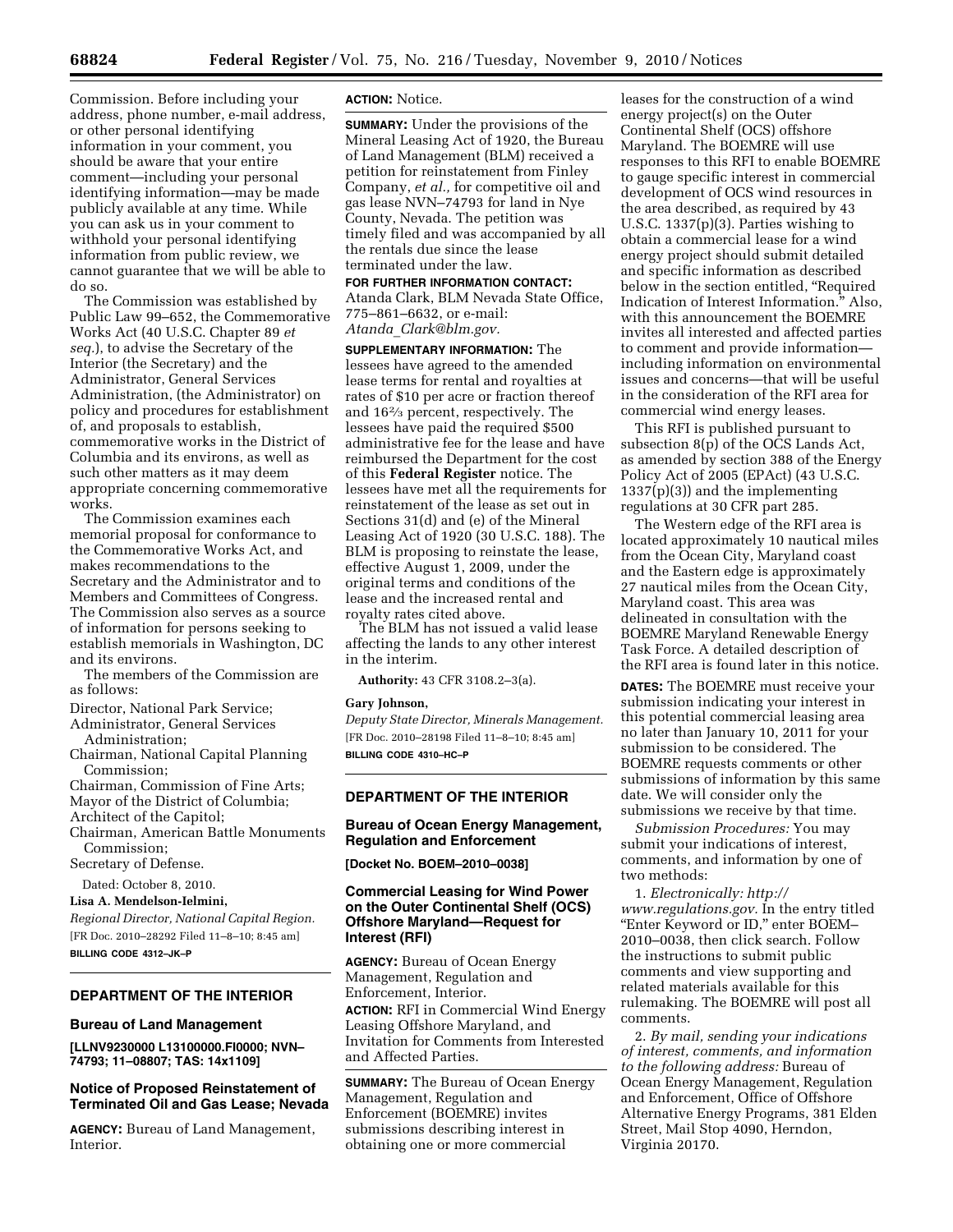## **FOR FURTHER INFORMATION CONTACT:**

Aditi Mirani, Renewable Energy Program Specialist, Bureau of Ocean Energy Management, Regulation and Enforcement, Office of Offshore Alternative Energy Programs, 381 Elden Street, Mail Stop 4090, Herndon, Virginia 20170–4817; telephone (703) 787–1752.

### **SUPPLEMENTARY INFORMATION:**

#### **Purpose of the Request for Interest**

The OCS Lands Act requires BOEMRE to award leases competitively, unless BOEMRE makes a determination that there is no competitive interest (43 U.S.C. 1337(p) (3)). This RFI is a preliminary step in the leasing process and the responses to it will assist BOEMRE in determining if there is competitive interest in the area described herein on the OCS offshore Maryland. If, following this RFI, BOEMRE determines that there is no competitive interest in this area offshore Maryland, BOEMRE may proceed with the noncompetitive leasing process pursuant to 30 CFR 285.232 of the Renewable Energy and Alternate Uses of Existing Facilities on the Outer Continental Shelf (REAU) rule. If, following this RFI, BOEMRE determines that there is competitive interest in the RFI area, BOEMRE may proceed with the competitive leasing process set forth under 30 CFR 285.211 through 285.225. Whether the leasing process is competitive or noncompetitive, it will include opportunities for the public to provide input as well as a thorough environmental review, and will be conducted in conformance with all applicable laws and regulations.

Parties other than those interested in obtaining a commercial lease are welcome to submit comments in response to this RFI. Further, BOEMRE has formed the BOEMRE Maryland Renewable Energy Task Force for coordination among affected Federal agencies and State, local, and Tribal governments throughout the leasing process. Task Force meeting materials are available on the BOEMRE Web site at: *[http://www.BOEMRE.gov/offshore/](http://www.BOEMRE.gov/offshore/RenewableEnergy/stateactivities.htm#Maryland)  [RenewableEnergy/](http://www.BOEMRE.gov/offshore/RenewableEnergy/stateactivities.htm#Maryland) [stateactivities.htm#Maryland.](http://www.BOEMRE.gov/offshore/RenewableEnergy/stateactivities.htm#Maryland)* 

#### **Background**

# *Energy Policy Act of 2005*

The EPAct amended the OCS Lands Act by adding subsection 8(p), which authorizes the Secretary of the Interior to grant leases, easements, or rights-ofway (ROWs) on the OCS for activities that are not otherwise authorized by law and that produce or support the production, transportation, or

transmission of energy from sources other than oil or gas. The EPAct also required the issuance of regulations to carry out the new authority pertaining to renewable energy on the OCS. The Secretary delegated this authority to issue leases, easements, and ROWs, and to promulgate regulations, to the Director of BOEMRE. The BOEMRE published the REAU rule on April 29, 2009 (74 FR 81 April, 29, 2009).

#### **Determination of Competitive Interest**

The first step in determining whether there is competitive interest in an area for offshore wind energy projects will be the evaluation of submissions describing nominations of particular areas of interest as suitable for renewable energy projects in response to this RFI. At the conclusion of the comment period for this RFI, the BOEMRE will review the information received, undertake a completeness review and qualifications review of the nominations received and make a determination of competitive interest.

The BOEMRE will first determine whether there is any geographic overlap of any nominated areas of interest. If two areas of interest fully or partially overlap, the competitive process will begin as outlined in 30 CFR 285.211 through 285.225.

Situations may arise in which several parties nominate project areas that do not overlap. Under these circumstances, BOEMRE could choose to employ an allocation system of leases that involves competition across tracts. This system is referred to as intertract competition and will also be implemented under the competitive process outlined in 30 CFR 285.211 through 285.225. The BOEMRE may consult with the BOEMRE Maryland Renewable Energy Task Force in determining intertract competition.

### **Competitive Process**

If BOEMRE determines that competitive interest exists for this area, it would proceed with the following defined process, as described in 30 CFR 285.211 through 285.225, consulting with the BOEMRE Maryland Renewable Energy Task Force as appropriate:

*(1) Call for Information and Nominations (Call).* The BOEMRE would publish in the **Federal Register** a notice of a Call for Information and Nominations for leasing in specified areas. The comment period following the notice of a Call would be 45 days. In the notice, BOEMRE may request comments seeking information on areas that should receive special consideration and analysis; on geological conditions (including bottom hazards); on archaeological sites on the

seabed or nearshore; on possible multiple uses of the proposed leasing area (including navigation, recreation, and fisheries); and on other socioeconomic, biological, and environmental matters.

In response to the Call, the BOEMRE would require potential lessees to submit the following information: the area of interest for a possible lease; a general description of the potential lessee's objectives and the facilities that the potential lessee would use to achieve those objectives; a general schedule of proposed activities, including those leading to commercial operations; data and information concerning renewable energy and environmental conditions in the area of interest, including the energy and resource data and information that was used to evaluate the area of interest; and documentation showing that the submitting entity is qualified to hold a lease. However, an applicant would not be required to resubmit information already submitted in response to this RFI.

*(2) Area Identification.* The BOEMRE would identify areas for environmental analysis and consideration for leasing in discussion with appropriate Federal agencies, States, local governments, Indian Tribes, and other interested parties based on the information submitted in response to this RFI and the Call.

*(3) Proposed Sale Notice.* The BOEMRE would then publish a Proposed Sale Notice (PSN) in the **Federal Register** and send the PSN to the Governor of any affected State and the executive of any local government that might be affected. The PSN would describe the areas offered for leasing and the proposed terms and conditions of a lease sale, including the proposed auction format, lease form, and lease provisions. Additionally, the PSN would describe the criteria and process for evaluating bids. The PSN would be issued after completion of the final National Environmental Policy Act (NEPA) documentation, preparation of the Consistency Determination as required by the Coastal Zone Management Act (CZMA) and its implementing regulations, and preparation of various analyses of proposed lease sale economic terms and conditions. The comment period following issuance of a PSN would be 60 days.

*(4) Final Sale Notice.* The BOEMRE would then publish the Final Sale Notice (FSN) in the **Federal Register** at least 30 days before the date of the sale. Should BOEMRE proceed with a competitive auction to award leases,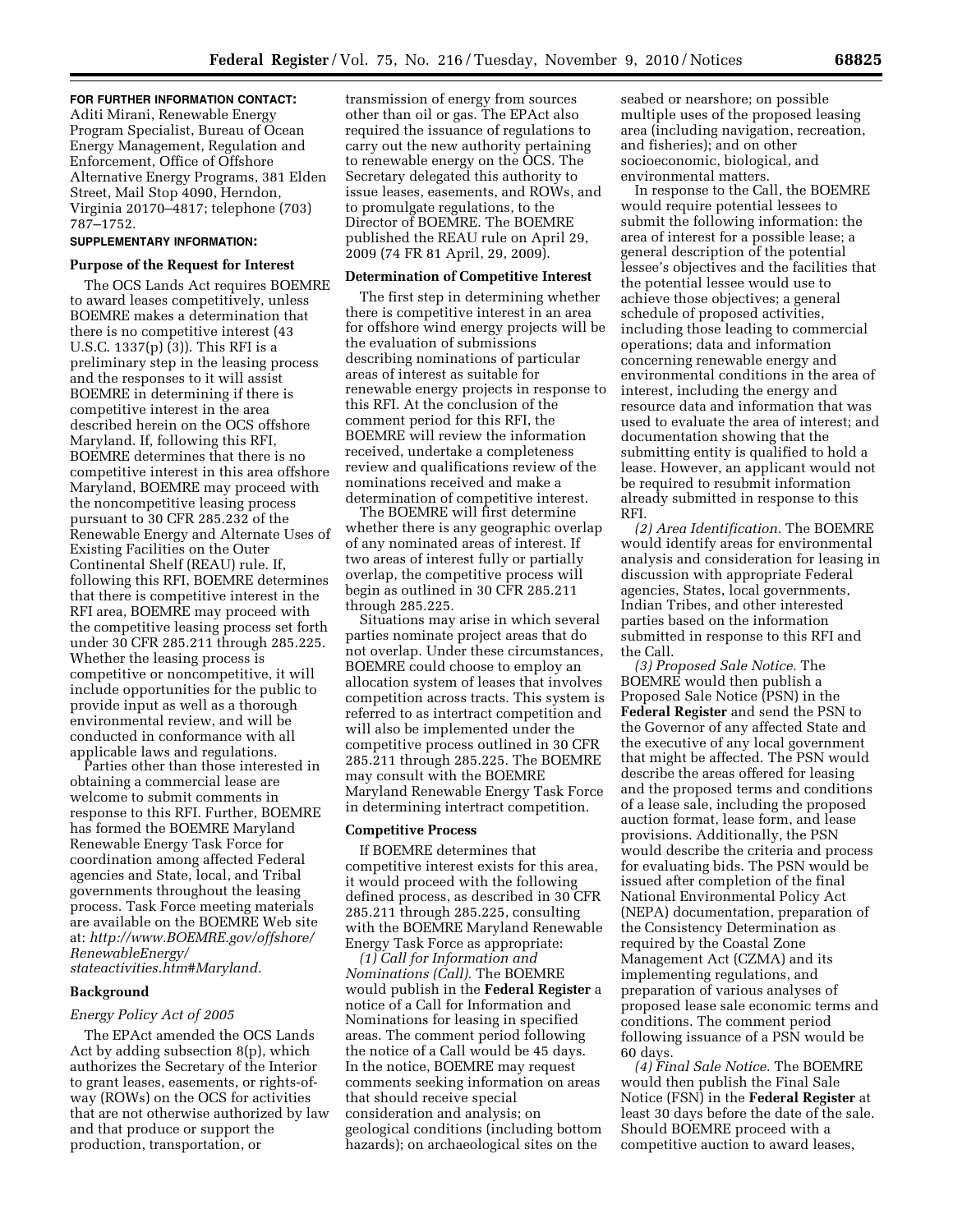BOEMRE would use one of the following three auction formats to select the winner as described at 30 CFR 285.220: sealed bidding; ascending bidding; or two-stage bidding (a combination of ascending bidding and sealed bidding). The BOEMRE would publish the criteria for winning bid determinations in the FSN.

*(5) Bid Evaluation.* Following publication of the FSN in the **Federal Register**, qualified bidders may submit their bids to BOEMRE in accordance with procedures specified for the auction format to be used. The bids, including the bid deposits, if applicable, would be checked for technical and legal adequacy. The BOEMRE would evaluate the bids to determine if the bidder has complied with all applicable regulations. The BOEMRE reserves the right to reject any or all bids and the right to withdraw an offer to lease an area from the sale.

*(6) Issuance of a Lease.* Following the selection of a winning bid by the BOEMRE, the submitter would be notified of the decision and provided a set of official lease forms for execution. The successful bidder would be required to execute the lease, pay the remainder of the bonus bid, if applicable, and file the required financial assurance within 10 days of receiving the lease copies. Upon receipt of the required payments, financial assurance, and properly executed lease forms, BOEMRE would issue a lease to the successful bidder.

#### **Noncompetitive Process**

If BOEMRE determines that there is no competitive interest in a proposed lease, it may proceed with the noncompetitive lease issuance process, pursuant to 30 CFR 285.232, consulting with the BOEMRE Maryland Renewable Energy Task Force as appropriate. Within 60 days of the date of a determination of no competitive interest, the respondent would be required to submit a Site Assessment

Plan (SAP), as described in CFR 285.231(d)(2)(i).

Leases issued noncompetitively must comply with the requirements of NEPA, CZMA, the Endangered Species Act (ESA), and other applicable Federal statutes. In accordance with 30 CFR 285.231(e), BOEMRE would coordinate and consult, as appropriate, with affected Federal agencies, State and local governments, and affected Indian Tribes in issuing a noncompetitive lease and developing lease terms and conditions.

It is possible that responses to this RFI may result in determinations that there is competitive interest for some areas but not for others. The BOEMRE will announce publicly its determinations before proceeding with a competitive process, a noncompetitive process, or both.

# **Environmental Review**

BOEMRE will conduct environmental reviews of its leasing and development decisions pursuant to NEPA, ESA and other environmental statutes, as appropriate. Should BOEMRE determine that any activity it is considering authorizing constitutes a major Federal action significantly affecting the environment, BOEMRE would prepare an environmental impact statement (EIS) to analyze the effects of such an action. This would include a public scoping period, including a 30 day comment period and one or more public meetings conducted to solicit input on the alternatives and issues to be addressed in a draft EIS. The draft EIS would describe the nature of the action under consideration, and any potential direct, indirect, and cumulative impacts that the action will have on biological or physical resources, as well as on socioeconomic conditions. During this process, BOEMRE would review pertinent published and unpublished studies from academic and other institutions and organizations and from other Federal and State agencies.

Upon completion of a draft EIS, BOEMRE would file the draft EIS with the Environmental Protection Agency (EPA) and would publish a Notice of Availability in the **Federal Register**. The draft EIS would be made available and distributed for public review and comment during a minimum 45-day public comment period.

The BOEMRE would hold one or more public hearings in the vicinity of the proposed lease area for the purpose of receiving comments on the draft EIS. The BOEMRE would announce the time and location in the **Federal Register** at least 30 days before the public hearings.

The BOEMRE would analyze the comments and information received during the public review process, including those from public hearings, along with any newly acquired information and, where appropriate, would incorporate this information into the final EIS. Based on the NEPA analysis, results of the consultations, and comments received, the BOEMRE would develop lease terms or stipulations to protect sensitive areas and/or biological and cultural resources. After the public hearings, BOEMRE would develop a final EIS. The BOEMRE would file the final EIS with EPA and publish a Notice of Availability in the **Federal Register**.

## **Description of the Area**

The RFI area was delineated through consultation with the BOEMRE Maryland Renewable Energy Task Force. The following full OCS lease blocks are included within the RFI area: Salisbury NJ18–05 Blocks 6624, 6625, 6626, 6627, 6628, 6629, 6674, 6675, 6676, 6677, 6678, 6679, 6724, 6725, 6726, 6727, 6728, 6729, 6774, 6775, 6776, 6777, 6778, 6779, 6825, 6826, 6827, 6828, 6829. In addition, parts of the following blocks are included within the area of interest: Salisbury NJ18–05 Blocks 6623, 6673, 6723 and 6773 as described in the table below.

| Protraction name                                 | Protraction number                       | Block number                 | Sub block                                                        |
|--------------------------------------------------|------------------------------------------|------------------------------|------------------------------------------------------------------|
| Salisbury<br>Salisbury<br>Salisbury<br>Salisbury | NJ18–05<br>NJ18-05<br>NJ18-05<br>NJ18-05 | 6623<br>6673<br>6723<br>6773 | C.D.G.H.K.L.O.P<br>C,D,G,H,K,L,O,P<br>C.D.G.H.K.L.O.P<br>C.D.G.H |

The Western edge of the RFI is approximately 10 nautical miles from the Ocean City, Maryland coast, and the Eastern edge is approximately 27 nautical miles from the Ocean City, Maryland coast. The longest portion of the North/South portion is approximately 13 nautical miles in

length and the longest portion of the East/West portion is approximately 17 nautical miles in length. The area is made up of straight lines that are comprised of 29 whole OCS blocks, 3 half blocks and 1 quarter block. The entire area is approximately 206.55

square nautical miles; 175,069.22 acres; or 70848 hectares.

The boundary of the RFI follows the points listed in the table below in clockwise order. Point numbers 1 and 9 are the same. Coordinates are provided in X, Y (eastings, northings) UTM Zone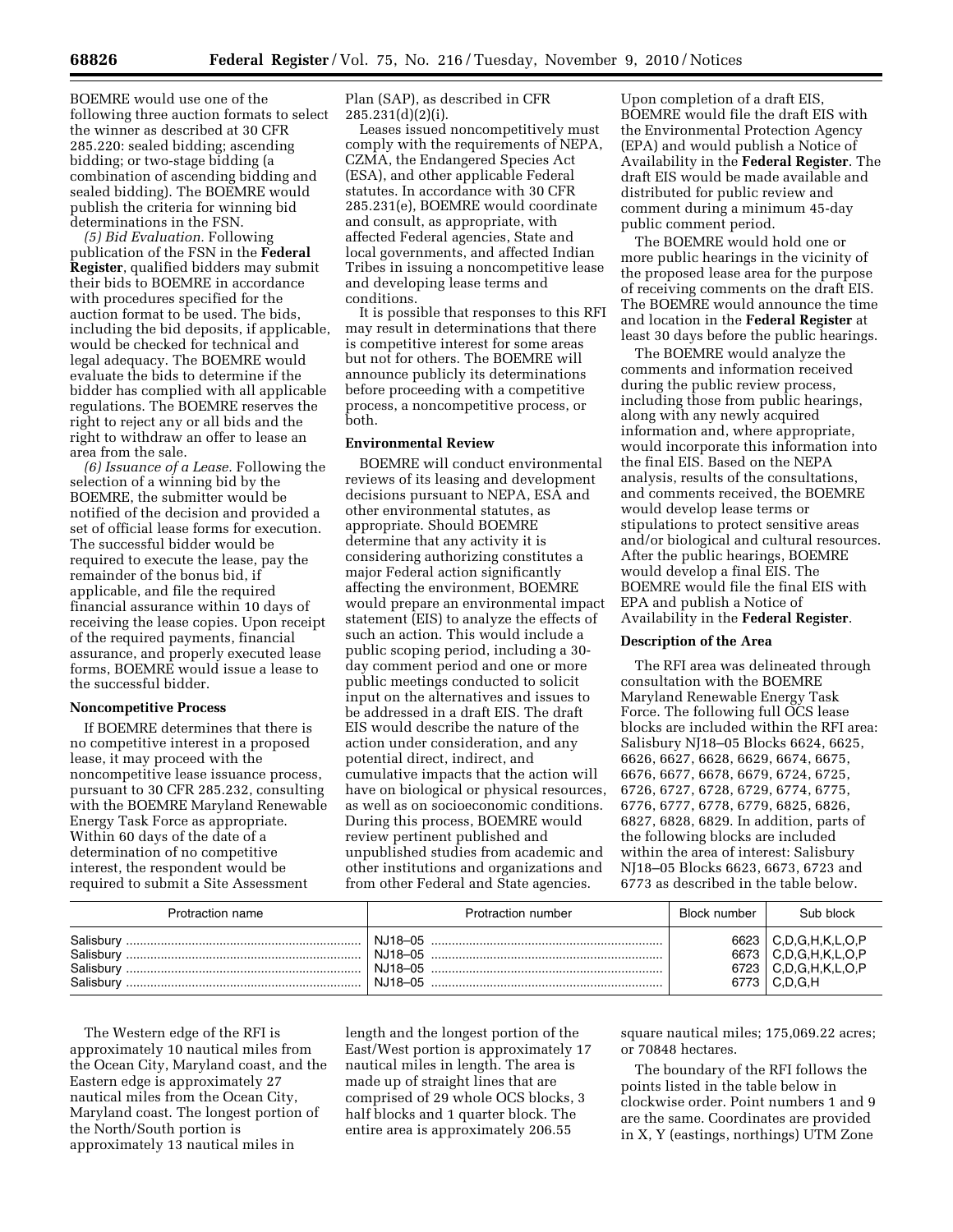18N, NAD 83 and geographic (longitude, latitude), NAD83.

| Point No.   | easting                                                                                | (northing)                                                                                      | _onaitude                                                                                                                                         | l atitude                                                                                                                  |
|-------------|----------------------------------------------------------------------------------------|-------------------------------------------------------------------------------------------------|---------------------------------------------------------------------------------------------------------------------------------------------------|----------------------------------------------------------------------------------------------------------------------------|
| 6<br>8<br>9 | 512000<br>543200<br>543200<br>519200<br>519200<br>514400<br>514400<br>512000<br>512000 | 4257600<br>4257600<br>4233600<br>4233600<br>4238400<br>4238400<br>4240800<br>4240800<br>4257600 | $-74.8624454$<br>$-74.5048114$<br>-74.5062825<br>- 74.7805670<br>$-74.7804368$<br>$-74.8353273$<br>$-74.8352784$<br>$-74.8627320$<br>$-748624454$ | 38.4666335<br>38.4656677<br>38.2493794<br>38.2502128<br>38.2934724<br>38.2935622<br>38.3151920<br>38.3152273<br>38.4666335 |

Specific mitigation, stipulations, or exclusion areas may be developed as a result of site specific environmental reviews and associated consultations, as well as continued coordination through the BOEMRE Maryland Renewable Energy Task Force. At this point, for the area under consideration, multiple use conflicts may result in requiring mitigation or excluding certain OCS blocks or portions of OCS blocks. Multiple use issues associated with Department of Defense activities and U.S. Coast Guard responsibilities were raised at the BOEMRE Maryland Renewable Energy Task Force meetings. These are described below.

# *Traffic Separation Scheme (TSS) and Navigational Issues*

The BOEMRE is aware that the RFI area lies adjacent or in close proximity to a Traffic Separation Scheme (TSS) and thus the areas nominated in response to this RFI may need to be modified. The U.S. Coast Guard will require buffers from the edges of a TSS and from the entrance and exit to a TSS. Because proposed project characteristics will be unique to each individual project, the buffers will be further defined as more information is collected, such as vessel traffic types, density and routing direction. Further, it is important to note that two-way routes, fairways and TSSs are various forms of routing measures and that buffer dimensions will vary because of many factors, one of which is vessel traffic density/composition and rules-ofthe-road protocol.

The BOEMRE will take into consideration and review data including but not limited to Automatic Identification System (AIS) data that is used on ships and vessel traffic services. The BOEMRE will also consult with relevant agencies such as the U.S. Coast Guard regarding potential issues concerning the TSS and other navigational and safety issues and will use best management practices. Depending on the findings, BOEMRE

and the U.S. Coast Guard will develop reasonable and appropriate mitigations such as conditions on turbine placement, preservation of adequate navigation buffers and setbacks, protection of vessel traffic lanes or other operational restrictions utilizing their existing authorities, policies, and procedures.

If such mitigation cannot be achieved, portions of certain nominated areas may need to be excluded. The following blocks are highlighted for consideration of U.S. Coast Guard concerns: 6625, 6626, 6627, 6628, 6629, 6675, 6676, 6677, 6678, 6679, 6726, 6727, 6728, 6729, 6776, 6777, 6778, 6779, 6826, 6827, 6828, and 6829.

## *Department of Defense Activities and Stipulations*

The Department of Defense conducts offshore testing, training, and operations in the RFI area. The BOEMRE will consult with the Department of Defense regarding potential issues concerning offshore testing, training, and operational activities, and will use best management practices to develop appropriate stipulations to mitigate the effects of wind turbines in the RFI area. The Department of Defense will request site specific stipulations in the following 23 lease blocks: 6624, 6625, 6626, 6627, 6628, 6629, 6674, 6675, 6676, 6677, 6678, 6724, 6725, 6726, 6727, 6728, 6774, 6775, 6776, 6777, 6825, 6826, 6827, and the following four partial lease blocks: 6623, 6673, 6723, and 6773.

#### *Map of RFI area*

A map of the RFI area can be found at the following URL: *[http://](http://www.BOEMRE.gov/offshore/RenewableEnergy/stateactivities.htm#Maryland) [www.BOEMRE.gov/offshore/](http://www.BOEMRE.gov/offshore/RenewableEnergy/stateactivities.htm#Maryland) [RenewableEnergy/](http://www.BOEMRE.gov/offshore/RenewableEnergy/stateactivities.htm#Maryland) [stateactivities.htm#Maryland](http://www.BOEMRE.gov/offshore/RenewableEnergy/stateactivities.htm#Maryland)*.

A large-scale map of the RFI area showing boundaries of the RFI area with numbered blocks is available from BOEMRE at the following address: Bureau of Ocean Energy Management, Regulation and Enforcement, Office of

Offshore Alternative Energy Programs, 381 Elden Street, Mail Stop 4090, Herndon, Virginia 20170, Phone: (703) 787–1300, Fax: (703) 787–1708.

#### **Required Indication of Interest Information**

If you intend to submit an indication of interest in a commercial lease from BOEMRE for the development of wind resources in the area(s) identified in this RFI, you must provide the following:

(1) The BOEMRE Protraction name, number, and specific whole or partial OCS blocks or areas within the RFI area that are of interest for commercial development, including any required buffer area. If your proposed project area includes one or more partial blocks please describe those partial blocks in terms of a sixteenth of an OCS block. Note that any indications of interest identifying areas greater than what would be reasonably necessary to develop a proposed commercial wind facility will not be considered as valid indications of interest. In addition, BOEMRE will not consider any areas outside of the RFI area in this process;

(2) A description of your objectives and the facilities that you would use to achieve those objectives;

(3) A schedule of proposed activities, including those leading to commercial operations;

(4) Available and pertinent data and information concerning renewable energy resources and environmental conditions in the RFI area, including energy and resource data and information used to evaluate the RFI area;

(5) Documentation demonstrating that you are legally, technically and financially qualified to hold a lease as set forth in 30 CFR 285.106 and 285.107. Your technical and financial documentation should demonstrate that you are capable of constructing, operating, maintaining, and decommissioning the facilities described in (2) above. Documentation of financial qualification may include